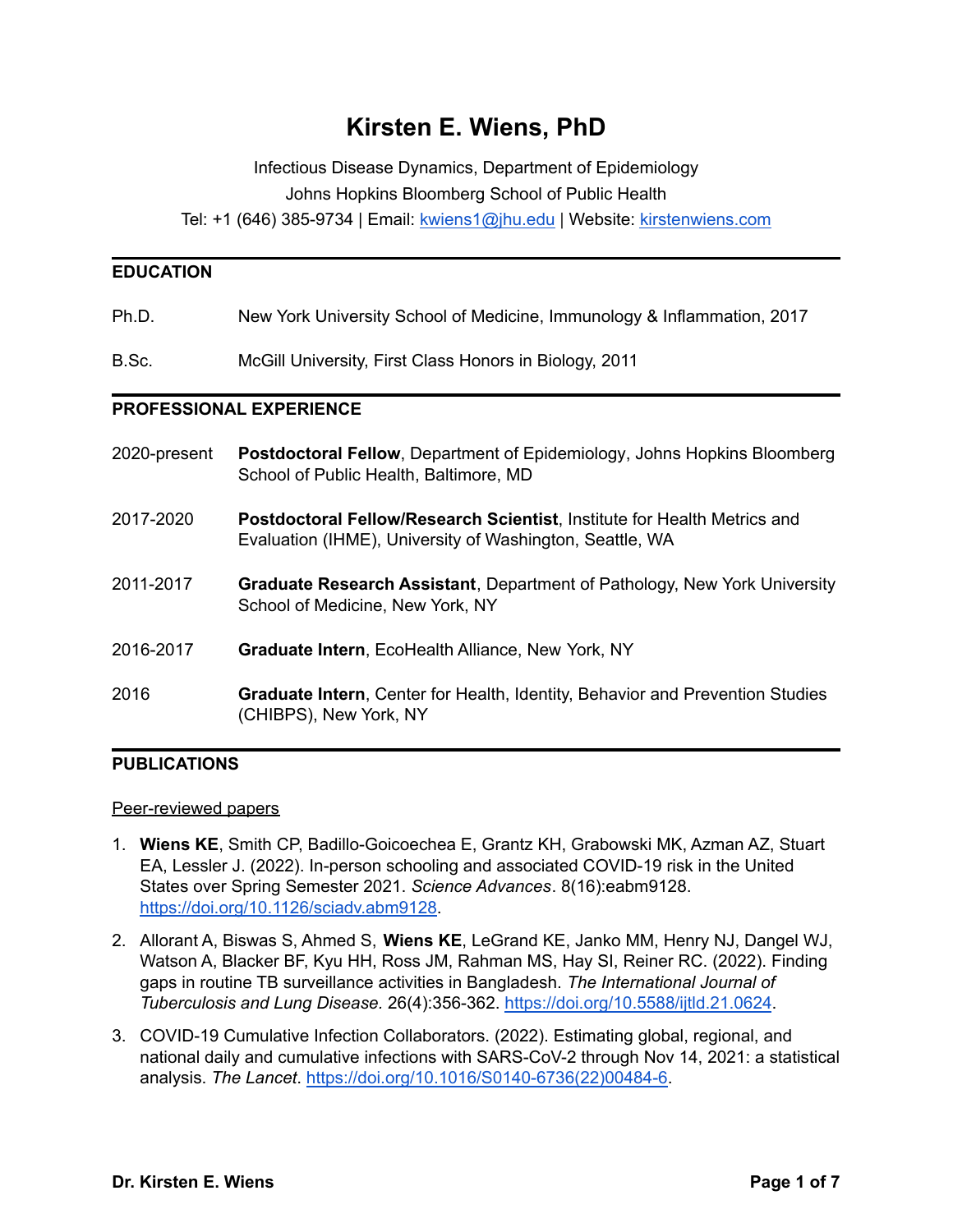- 4. **Wiens KE**, Mawien PN, Rumunu J, Slater D, Jones FK, Moheed S, Caflisch A, Bior BK, Amanaya Iboyi J, Lako RL, Guyo AG, Olu OO, Maleghemi S, Baguma A, Hassen JJ, Baya SK, Deng L, Lessler J, Demby MN, Sanchez V, Mills R, Fraser C, Charles RC, Harris JB, Azman AS, Wamala JF. (2021). Seroprevalence of severe acute respiratory syndrome coronavirus 2 IgG in Juba, South Sudan, 2020. *Emerging Infectious Diseases*. 27(6):1598-1606. <https://doi.org/10.3201/eid2706.210568>
- 5. Local Burden of Disease Exclusive Breastfeeding Collaborators. (2021). Mapping inequalities in exclusive breastfeeding in low- and middle-income countries, 2000–2018. *Nature Human Behaviour*. 5(8):1027–1045. <https://doi.org/10.1038/s41562-021-01108-6>
	- Contributed to methods development; critically reviewed results and manuscript.
- 6. Local Burden of Disease Vaccine Coverage Collaborators. (2021). Mapping routine measles vaccination in low-and middle-income countries. *Nature*. 589(7842):415-419. <https://doi.org/10.1038/s41586-020-03043-4>
- 7. **Wiens KE**, Schaeffer LS, Sow SO, Ndoye B, Cain CJ, Baumann MM, Johnson KB, Lindstedt PA, Blacker BF, Zulfiqar BA, Cormier NM, Daoud F, Earl L, Farag T, Khalil IA, Kinyoki DA, Larson HJ, LeGrand KE, Levine AJ, Malta DC, Månsson JC, Mayala BK, Mokdad AH, Ogbuanu IU, Sankoh O, Sartorius B, Topor-Madry R, Troeger CE, Welgan CA, Werdecker A, Hay SI, Reiner RC. (2020). Oral rehydration therapies in Senegal, Mali, and Sierra Leone: a spatial analysis of changes over time and implications for policy. *BMC Medicine*. 18:405. <https://doi.org/10.1186/s12916-020-01857-7>
- 8. IHME COVID-19 Forecasting Team. (2020). Modeling COVID-19 Scenarios for the United States. *Nature Medicine*. 27(1):944-105. <https://doi.org/10.1038/s41591-020-1132-9> ○ Tested impact of SEIR parameters on predictive validity of COVID-19 models.
- 9. GBD 2019 Risk Factors Collaborators. (2020). Global burden of 87 risk factors in 204 countries and territories, 1990–2019: a systematic analysis for the Global Burden of Disease Study 2019. *The Lancet*. 396(10258):1223-1249. [https://doi.org/10.1016/S0140-6736\(20\)30752-2](https://doi.org/10.1016/S0140-6736(20)30752-2)
- 10. GBD 2019 Diseases and Injuries Collaborators. (2020). Global burden of 369 diseases and injuries in 204 countries and territories, 1990–2019: a systematic analysis for the Global Burden of Disease Study 2019. *The Lancet*. 396(10258):1204-1222. [https://doi.org/10.1016/S0140-6736\(20\)30925-9](https://doi.org/10.1016/S0140-6736(20)30925-9)
- 11. GBD 2019 Demographics Collaborators. (2020). Global age-sex-specific fertility, mortality, healthy life expectancy (HALE), and population estimates in 204 countries and territories, 1950–2019: a comprehensive demographic analysis for the Global Burden of Disease Study 2019. *The Lancet*. 396(10258):1160-1203. [https://doi.org/10.1016/S0140-6736\(20\)30977-6](https://doi.org/10.1016/S0140-6736(20)30977-6)
- 12. Local Burden of Disease WaSH Collaborators. (2020). Mapping geographical inequalities in access to drinking water and sanitation facilities in low-income and middle-income countries, 2000–17. *The Lancet Global Health*. 8(9):1162-1185. [https://doi.org/10.1016/S2214-109X\(20\)30278-3](https://doi.org/10.1016/S2214-109X(20)30278-3)
- 13. **Wiens KE**, Lindstedt PA, Blacker BF, Johnson KB, Baumann MM, Schaeffer LE, et al. (2020). Mapping geographic inequalities in oral rehydration therapy coverage in low- and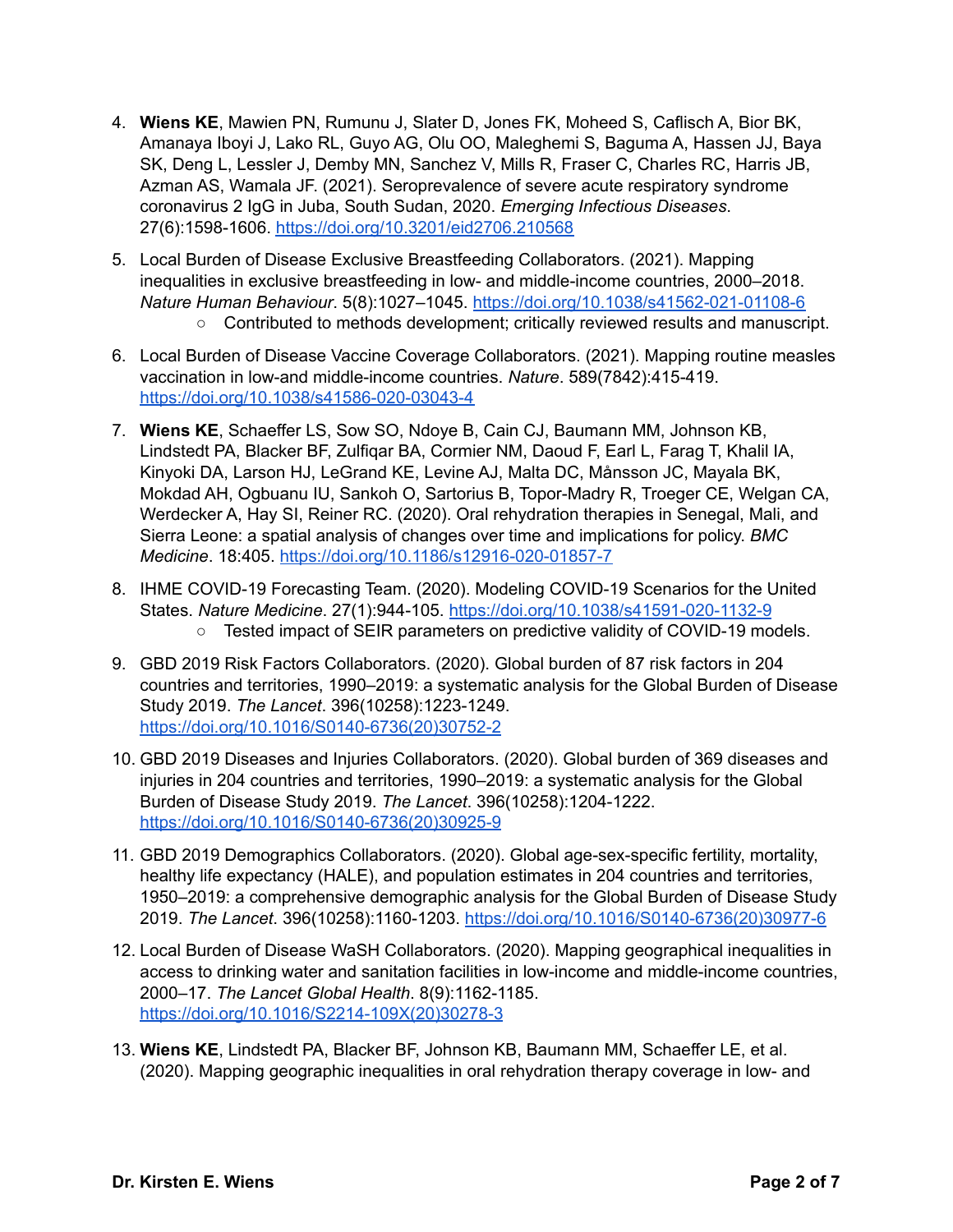middle-income countries, 2000-17. *The Lancet Global Health*. 8(8):1038-1060. [https://doi.org/10.1016/S2214-109X\(20\)30230-8](https://doi.org/10.1016/S2214-109X(20)30230-8)

- 14. Reiner RC, **Wiens KE**, Deshpande A, Baumann MM, Lindstedt PA, Blacker BF, Troeger CE, Earl L, Munro SB, et al. (2020). Mapping geographic inequalities in diarrhoea morbidity and mortality in low- and middle-income countries, 2000-17: analysis for the Global Burden of Disease Study 2017. *The Lancet*. 395(10239):1779-1801. [https://doi.org/10.1016/S0140-6736\(20\)30114-8](https://doi.org/10.1016/S0140-6736(20)30114-8)
- 15. LBD Double Burden of Malnutrition Collaborators. (2020). Mapping local patterns of childhood overweight and wasting in low- and middle-income countries between 2000 and 2017. *Nature Medicine*. 26(5):750-759. <https://doi.org/10.1038/s41591-020-0807-6>
	- Contributed to methods development; critically reviewed results and manuscript.
- 16. GBD 2017 Diarrhoeal Disease Collaborators. (2020). Quantifying risks and interventions that have affected the burden of diarrhoea among children younger than 5 years: an analysis of the Global Burden of Disease Study 2017. *The Lancet Infectious Diseases*. 20(1):37-59. [https://doi.org/10.1016/S1473-3099\(19\)30401-3](https://doi.org/10.1016/S1473-3099(19)30401-3)
- 17. GBD 2017 Lower Respiratory Infections Collaborators. (2020). Quantifying risks and interventions that have affected the burden of lower respiratory infections among children younger than 5 years: an analysis for the Global Burden of Disease Study 2017. *The Lancet Infectious Diseases*. 20(1):60-79. [https://doi.org/10.1016/S1473-3099\(19\)30410-4](https://doi.org/10.1016/S1473-3099(19)30410-4)
- 18. Hulland EN, **Wiens KE**, Shirude S, Morgan J, Bertozzi-Villa A, Farag TH, Fullman N, Kraemer MUG, Miller-Petrie MK, Gupta V, Reiner RC, Rabinowitz P, Wasserheit JN, Bell BP, Hay SI, Weiss DJ, Pigott DM. (2019). Travel time to health facilities in areas of outbreak potential: maps for guiding local preparedness and response. *BMC Medicine.*17(1):232. <https://doi.org/10.1186/s12916-019-1459-6>
- 19. Reiner RC, Welgan CA, Casey DC, Troeger CE, Baumann MM, Nguyen QP, Swartz SJ, Blacker BF, Deshpande A, Mosser JF, Osgood-Zimmerman AE, Earl L, Marczak LB, Munro SB, Miller-Petrie MK, Rodgers Kemp G, Frostad J, **Wiens KE**, Lindstedt PA, Pigott DM, Dwyer-Lindgren L, Ross JM, Burstein R, Graetz N, Rao PC, Khalil IA, Davis Weaver N, Ray SE, Davis I, Farag T, Brady OJ, Kraemer MUG, Smith DL, Bhatt S, Weiss DJ, Gething PW, Kassebaum NJ, Mokdad AH, Murray CJL, Hay SI. (2019). Identifying residual hotspots and mapping lower respiratory infection morbidity and mortality in African children from 2000 to 2017. *Nature Microbiology*. 4(12):2310–2318. <https://doi.org/10.1038/s41564-019-0562-y>
- 20. Bhattacharjee NV, Schaeffer LE, Marczak LB, Ross JM, Swartz SJ, Albright J, Gardner WM, Shields C, Sligar A, Schipp MF, Pickering BV, Henry NJ, Johnson KB, Louie C, Cork MA, Steuben KM, Lazzar-Atwood A, Lu D, Kinyoki DK, Osgood-Zimmerman A, Earl L, Mosser JF, Deshpande A, Burstein R, Woyczynski LP, Wilson KF, VanderHeide JD, **Wiens KE**, Reiner RC, Piwoz EG, Rawat R, Sartorius B, Davis Weaver N, Nixon MR, Smith DL, Kassebaum NJ, Gakidou E, Lim SS, Mokdad AH, Murray CJL, Dwyer-Lindgren L, Hay SI. (2019). Mapping exclusive breastfeeding in Africa between 2000 and 2017. *Nature Medicine*. 25(8):1205-1212. <https://doi.org/10.1038/s41591-019-0525-0>
- 21. Dwyer-Lindgren L, Cork MA, Sligar A, Steuben KM, Wilson KF, Provost NR, Mayala BK, VanderHeide JD, Collison ML, Hall JB, Biehl MH, Carter A, Frank T, Douwes-Schultz D, Burstein R, Casey DC, Deshpande A, Earl L, El Bcheraoui C, Farag TH, Henry NJ, Kinyoki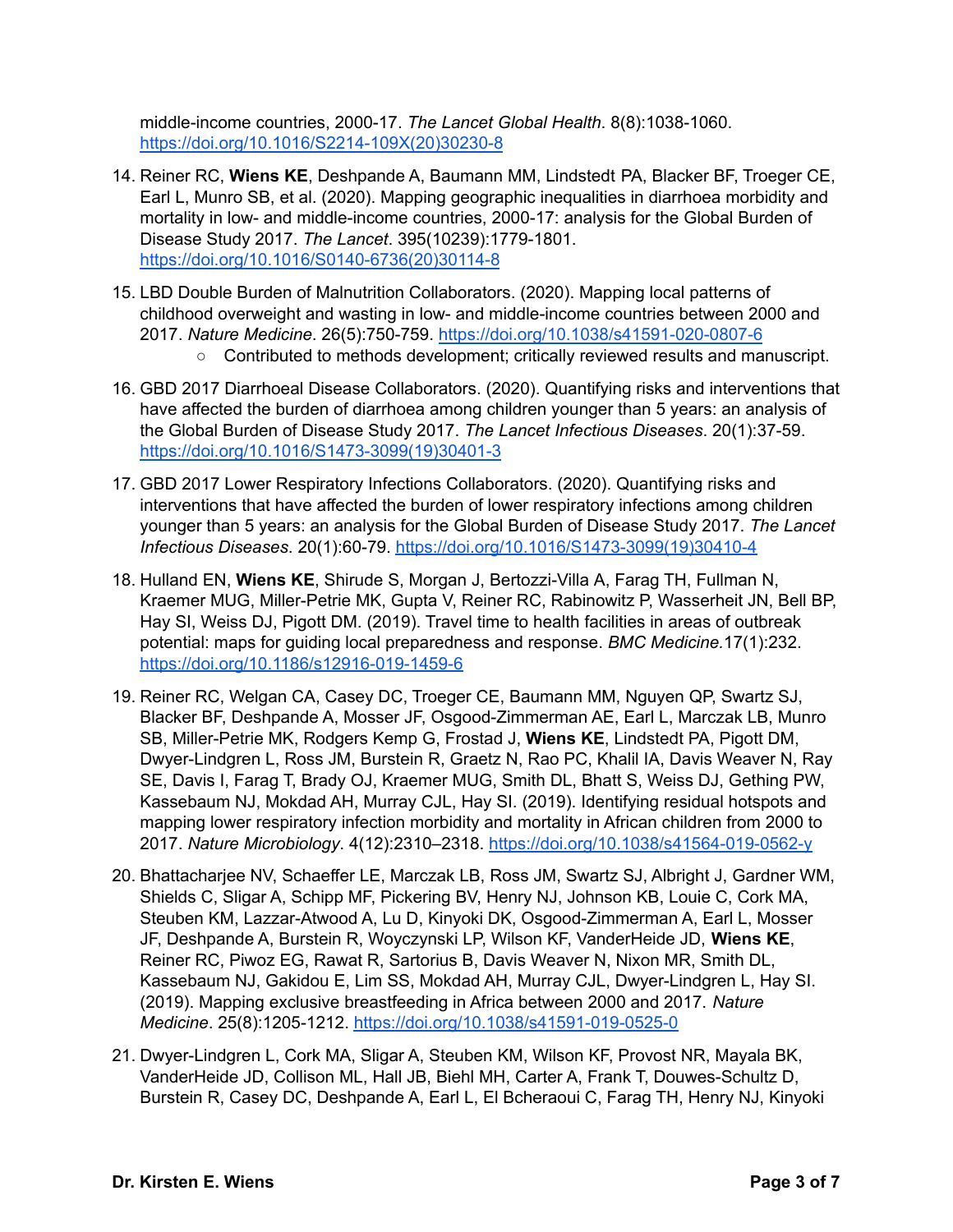D, Marczak LB, Nixon MR, Osgood-Zimmerman A, Pigott D, Reiner RC, Ross JM, Schaeffer LE, Smith DL, Davis Weaver N, **Wiens KE**, Eaton JW, Justman JE, Opio A, Sartorius B, Tanser F, Wabiri N, Piot P, Murray CJL, Hay SI. (2019). Mapping HIV prevalence in sub-Saharan Africa between 2000 and 2016. *Nature*. 570(7760):189-193. <https://doi.org/10.1038/s41586-019-1200-9>

- 22. GBD Tuberculosis Collaborators. (2018). Global, regional, and national burden of tuberculosis, 1990-2016: results from the Global Burden of Diseases, Injuries, and Risk Factors 2016 Study. *The Lancet Infectious Diseases.* 18(12):1329-1349. [https://doi.org/10.1016/S1473-3099\(18\)30625-X](https://doi.org/10.1016/S1473-3099(18)30625-X)
	- Critically reviewed results and wrote the first draft of the results section.
- 23. **Wiens KE**, Woyczkynski LP, Ledesma JR, Ross JM, Zenteno-Cuevas R, Goodridge A, Ullah I, Mathema B, Djoba Siawaya JF, Biehl MH, Ray SE, Bhattacharjee NV, Henry NJ, Reiner RC, Kyu HH, Murray CJL, Hay SI. (2018). Global variation in bacterial strains that cause tuberculosis disease: a systematic review and meta-analysis. *BMC Medicine*. 16(1):196. <https://doi.org/10.1186/s12916-018-1180-x>
- 24. Ross JM, Henry NJ, Dwyer-Lindgren LA, Paula de Lobo A, Marinho de Souza F, Biehl MH, Ray SE, Reiner RC, Stubbs RW, **Wiens KE**, Earl L, Kutz MJ, Bhattacharjee NV, Kyu HH, Naghavi M, Hay SI. (2018). Progress toward eliminating TB and HIV deaths in Brazil, 2001–2015: a spatial assessment. *BMC Medicine*. 16(1):144. <https://doi.org/10.1186/s12916-018-1131-6>
- 25. Osgood-Zimmerman A, Millear AI, Stubbs RW, Shields C, Pickering BV, Earl L, Graetz N, Kinyoki DK, Ray SE, Bhatt S, Browne AJ, Burstein R, Cameron E, Casey DC, Deshpande A, Fullman N, Gething PW, Gibson HS, Henry NJ, Herrero M, Krause LK, Letourneau ID, Levine AJ, Liu PY, Longbottom J, Mayala BK, Mosser JF, Noor AM, Pigott DM, Piwoz EG, Rao P, Rawat R, Reiner RC, Smith DL, Weiss DJ, **Wiens KE,** Mokdad AH, Lim SS, Murray CJL, Kassebaum NJ, Hay SI. (2018). Mapping child growth failure in Africa between 2000 and 2015. *Nature*. 555:41-47. <https://doi.org/10.1038/nature25760>
- 26. **Wiens KE**, Ernst JD. (2016). Type I interferon is pathogenic during chronic *Mycobacterium africanum* infection. *The Journal of Infectious Diseases*. 214(12):1893-1896. <https://doi.org/10.1093/infdis/jiw519>
- 27. **Wiens KE**, Ernst JD. (2016). The mechanism for type I interferon induction by *Mycobacterium tuberculosis* is bacterial strain-dependent. *PLOS Pathogens*. 12(8):e1005809. <https://doi.org/10.1371/journal.ppat.1005809>
- 28. Gundra UM, Girgis NM, Rucker D, Jenkins S, Ward LN, Kurtz ZD, **Wiens KE**, Basu-Roy U, Mansukhani A, Allen JE, Loke P. (2014). Alternatively activated macrophages derived from monocytes and tissue macrophages are phenotypically and functionally distinct. *Blood*. (20):e110-22. <https://doi.org/10.1182/blood-2013-08-520619>
- 29. Leung JM, Davenport M, Wolff MJ, **Wiens KE**, Poles MA, Cho I, Ullman T, Mayer L, Loke P. (2014). Active inflammation in ulcerative colitis is associated with reduced IL-22 producing CD4+ cells and alterations in the mucosal microbiota. *Mucosal Immunology*. 7(1):124-33. <https://doi.org/10.1038/mi.2013.31>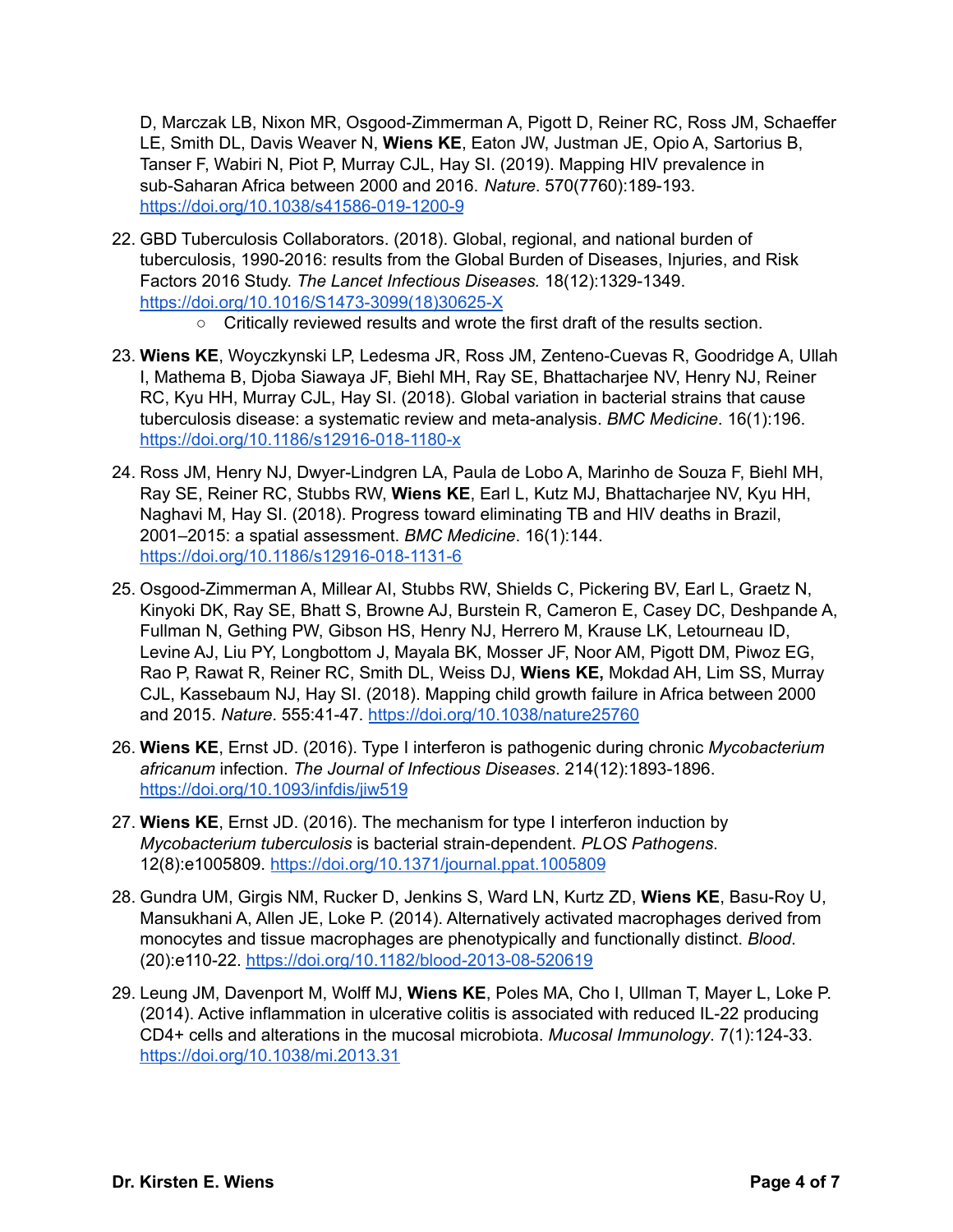- 30. **Wiens KE**, Crispo E, Chapman LJ. (2014). Phenotypic plasticity is maintained despite geographical isolation in an African cichlid fish, *Pseudocrenilabrus multicolor*. *Integrative Zoology*. 9(1):85-96. <https://doi.org/10.1111/1749-4877.12029>
- 31. **Wiens KE**, Swaminathan H, Copin R, Lun DS, Ernst JD. (2013). Equivalent T cell epitope promiscuity in ecologically diverse human pathogens. *PLOS One*. 8(8):e73124. <https://doi.org/10.1371/journal.pone.0073124>
- 32. Broadhurst MJ, Ardeshir A, Kanwar B, Mirpuri J, Gundra UM, Leung JM, **Wiens KE**, Vujkovic-Cvijin, Kim CC, Yarovinsky F, Nicholas WL, McCune JM, Loke P. (2012). Therapeutic helminth infection of macaques with idiopathic chronic diarrhea alters the inflammatory signature and mucosal microbiota of the colon. *PLOS Pathogens*. 8(11):e1003000. <https://doi.org/10.1371/journal.ppat.1003000>

## Pre-prints

- 1. Aiemjoy K, Rumunu J, Hassen JJ, **Wiens KE**, Garrett D, Kamenskaya P, Harris JB, Azman AS, Teunis P, Seidman J, Wamala JF, Andrews JR, Charles RC. Seroincidence of enteric fever in Juba, South Sudan. *medRxiv* 2022.02.28.22271422 (doi: [https://doi.org/10.1101/2022.02.28.22271422\)](https://doi.org/10.1101/2022.02.28.22271422).
- 2. **Wiens KE**, Jauregui B, Arnold BF, Banke K, Wade D, Hayford K, Costero-Saint Denis A, Hall RH, Salje H, Rodriguez-Barraquer I, Azman AS, Vernet G, Leung DT. Precision public health through serological biomarkers: an integrated surveillance platform to inform public health interventions. *Preprints* 2021, 2021100444 (doi: [10.20944/preprints202110.0444.v1\)](https://www.preprints.org/manuscript/202110.0444/v1).

## **GRANTS**

## **National Institute of Allergy and Infectious Diseases**

(1 K22 AI168389-01) *The role of unobserved cholera: implications for prevention and control* **Role:** Principal Investigator **Impact Score:** 14 **Scientific Review Group**: MID-B **Meeting Date:** 10/13/2021 **Status: Pending (phase I complete)** 

## **FELLOWSHIPS & AWARDS**

| 2018      | TB Junior Investigator Award, Tuberculosis Research and Training Center,<br>University of Washington (\$1,000) |
|-----------|----------------------------------------------------------------------------------------------------------------|
| 2014-2016 | Howard Hughes Medical Institute (HHMI) International Student Research<br>Fellowship (\$86,000)                 |
| 2011-2012 | Natural Sciences and Engineering Research Council of Canada (NSERC)<br>Postgraduate Scholarship (\$17,300)     |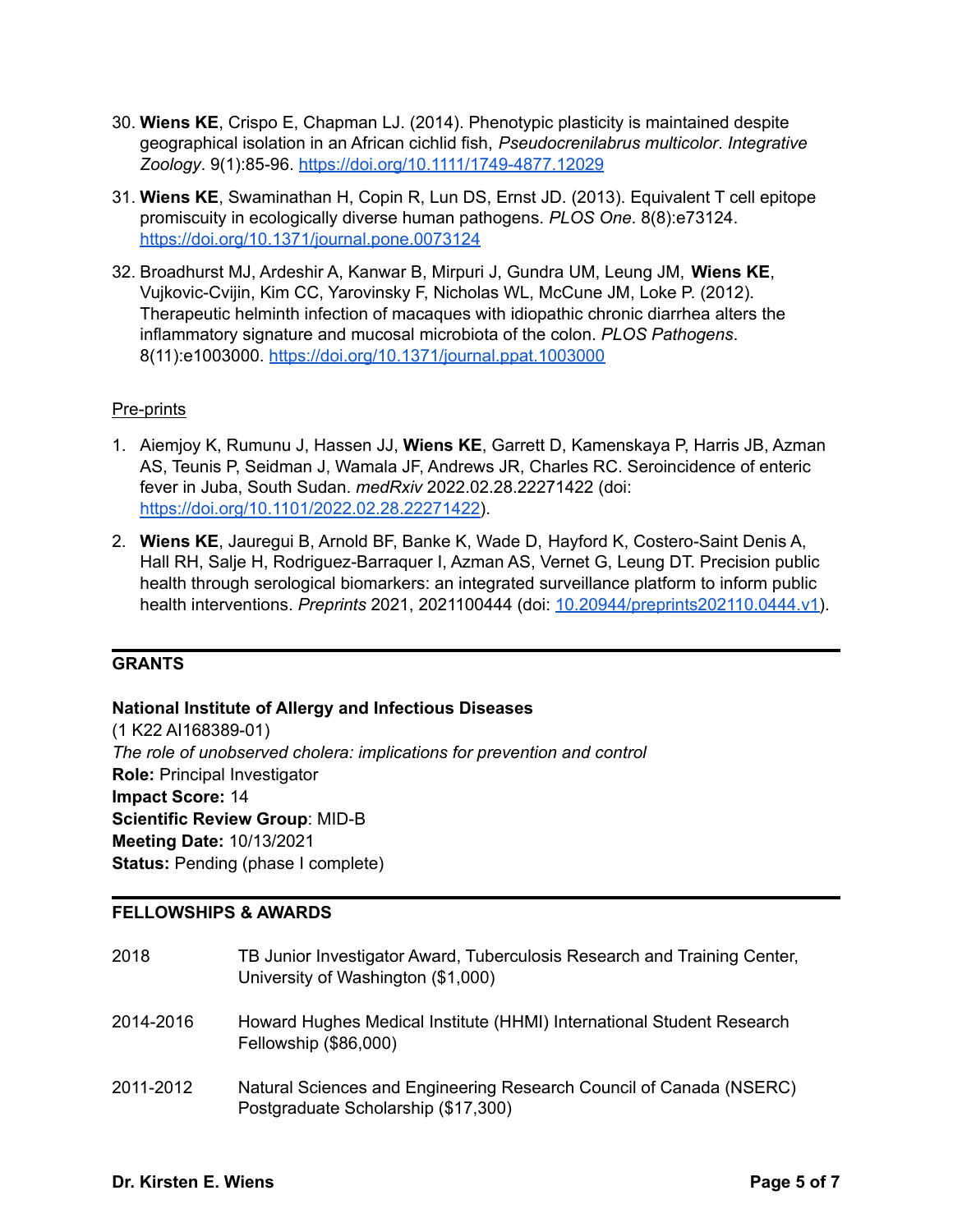| 2011 | Moyse Travelling Scholarship, McGill University (\$4,300)                                                             |
|------|-----------------------------------------------------------------------------------------------------------------------|
| 2010 | Natural Sciences and Engineering Research Council of Canada (NSERC)<br>Undergraduate Student Research Award (\$4,625) |
| 2009 | Science Undergraduate Research Award, McGill University (\$4,600)                                                     |

## **PRESENTATIONS**

- 1. **Wiens KE**, Harris JB, Azman AS. (2021). SARS CoV-2 seroprevalence in Juba, South Sudan based on IgG measured in dried blood spots. World Health Organization Solidarity II Sero-epidemiology Collaborators Meeting.
- 2. **Wiens KE**, Schaeffer LS, Blacker BF, Hay SI, Reiner RC. (2020). Oral rehydration therapies in Senegal, Mali, and Sierra Leone: a spatial analysis of changes over time and implications for policy. American Society for Tropical Medicine and Hygiene (ASTMH) Annual Meeting.
- 3. **Wiens KE**, Lindstedt PA, Blacker BF, Hay SI, Reiner RC. (2019). Geographic variation in oral rehydration therapy coverage in low- and middle-income countries. American Society for Tropical Medicine and Hygiene (ASTMH) Annual Meeting; National Harbor, Maryland.
- 4. **Wiens KE**, Lindstedt PA, Baumann MM, Blacker BF, Hay SI, Reiner RC. (2019). Geographic variation in diarrhoea mortality and treatment in low- and middle-income countries, 2000-2017. Vaccines for Enteric Diseases (VED); Lausanne, Switzerland.
- 5. **Wiens KE**, Casey DC, Blacker BF, Hay SI, Reiner RC. (2018). Mapping lower respiratory infections in space and time across Africa, 2000-2016. American Society for Tropical Medicine and Hygiene (ASTMH) Annual Meeting; New Orleans, Louisiana.
- 6. **Wiens KE**, Woyczkynski LP, Ledesma JR, Ross JM, Zenteno-Cuevas R, Goodridge A, Ullah I, Mathema B, Djoba Siawaya JF, Biehl MH, Ray SE, Bhattacharjee NV, Henry NJ, Reiner RC, Kyu HH, Murray CJL, Hay SI. (2018). Geographic variation in mycobacterial genotypes and tuberculosis disease. Institute for Disease Modeling (IDM) Symposium; Seattle, Washington.
- 7. **Wiens KE**, Woyczkynski LP, Ledesma JR, Ross JM, Zenteno-Cuevas R, Goodridge A, Ullah I, Mathema B, Djoba Siawaya JF, Biehl MH, Ray SE, Bhattacharjee NV, Henry NJ, Reiner RC, Kyu HH, Murray CJL, Hay SI. (2018). Geographic variation in mycobacterial genotypes and implications for tuberculosis epidemiology. Pacific TB (PacTB) Symposium; Seattle, Washington.
- 8. Olival K, **Wiens KE**, Rosenthal C, Willoughby A, Zambrana-Torrelio C, Ross N, Daszak P. (2016). Identifying the next Zika: An analysis of zoonotic potential in Flaviviridae. International Meeting on Emerging Diseases and Surveillance (IMED); Vienna, Austria.
- 9. **Wiens KE**, Ernst JD. (2016). Mitochondrial stress contributes to differential type I interferon induction by *M. tuberculosis* and *M. africanum*. International Congress of Immunology (ICI); Melbourne, Australia.